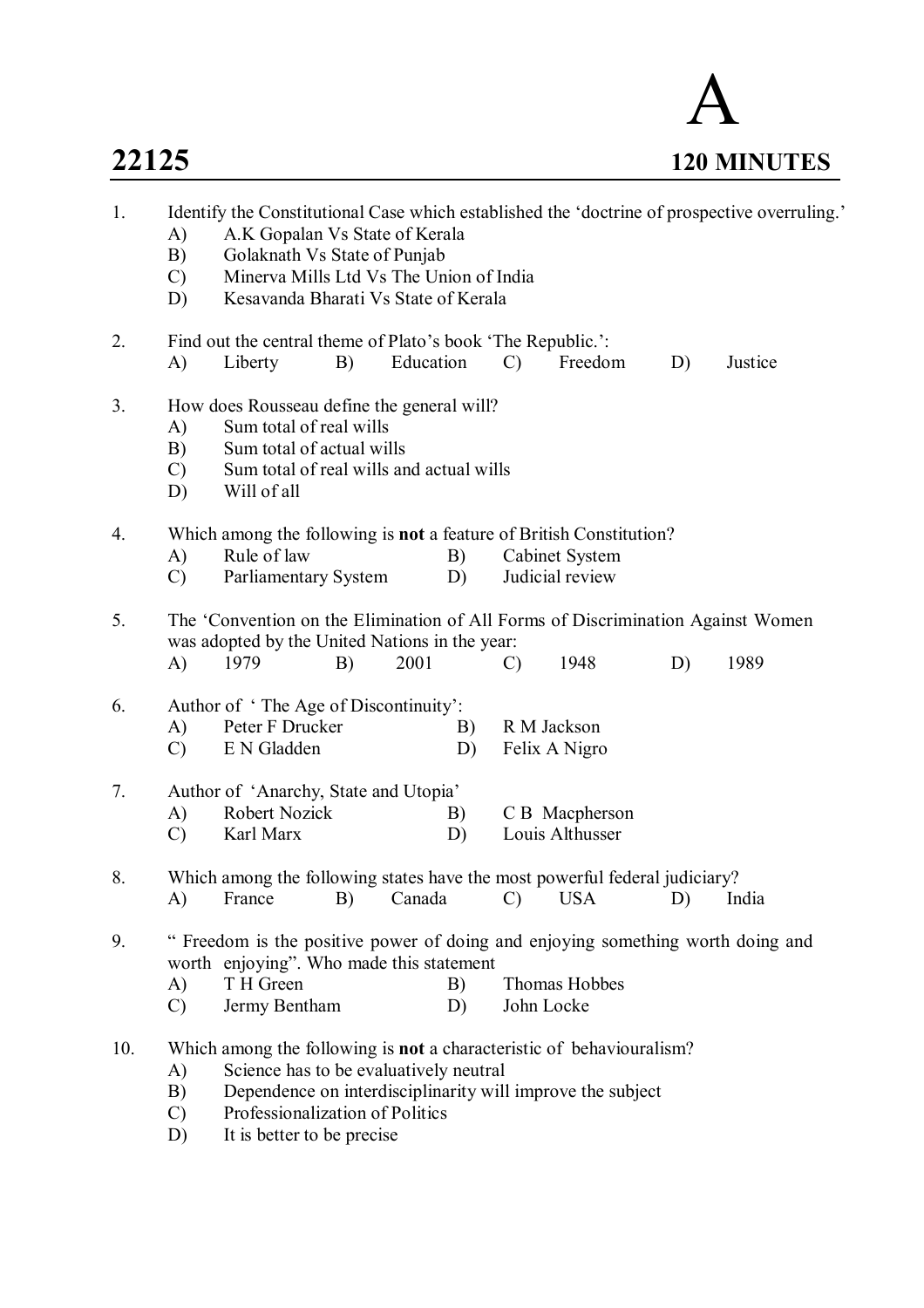- 11. Identify the **wrong** statement about the power of the President of Chinese Republic:
	- A) The President issues appointments for the Vice-Premiers
	- B) The President has the power to promulgate statutes
	- C) The President has the power to proclaim war
	- D) The president can reject proposals of NPC
- 12. The nature of the state in Machiavelli:
	- A) The state is to be secular
	- B) State is to be a means to an end
	- C) State actions are to be evaluated by Individuals
	- D) State is an ethical entity
- 13. The Citizenship (Amendment) Act, was passed by the Parliament of India in the year: A) 2019 B) 2018 C) 2020 D) 2017
- 14. What according to Aristotle is the best option to prevent revolution?
	- A) Excessive authority to ruler
	- B) Develop a democratic culture
	- C) Develop Spirit of Obedience to law
	- D) Strict use of state power
- 15. Assertion (A): To know is to bear the responsibility for actions, and to act is to engage in reshaping society.

Reason  $(R)$ : The intellectual as a scientist bears the special obligation to put his knowledge to work.

- A) Both (A) and (R) are true, and (R) is the correct explanation of (A)
- B) Both (A) and (R) are true, and (R) is not the correct explanation of (A)
- $(C)$  (A) is true, and  $(R)$  is false
- D) (A) is false, and (R) is true

### 16. The presiding officer of the House of Lords:

- A) Lord Speaker B) Prime Minister
- C) Lord privy seal D) Lord Chancellor
- 17. Match List I with List II a. G.V.K Rao Committee 1. Panchayat Raj Institution<br>b Balwant Raj Mehta Committee 2. Revitalisation of PRI for 2. Revitalisation of PRI, for democracy and development c. L.M Sringhvi Committee 3. Existing administrative arrangements for Rural Development and Poverty Alleviation Programme. d. Ashok Mehta Committee 4. Community Development Programme and National Extension Service A) a-4, b-3, c-1, d-2 B) a-4, b-3, c-2, d-1 C) a-3, b-4, c-2, d-1 D) a-3, b-4, c-1, d-2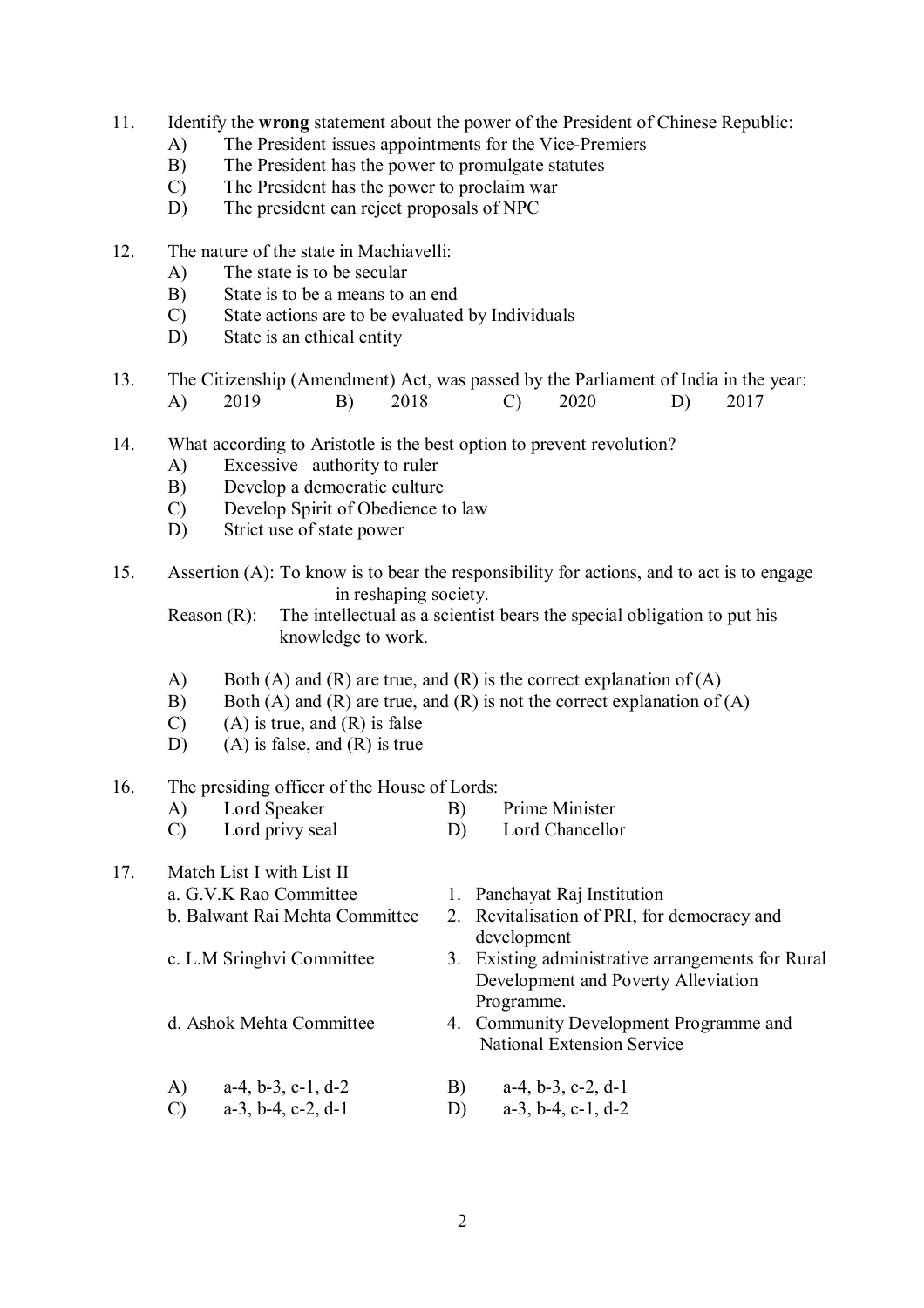| 18. | A)<br>$\mathcal{C}$             | Hierarchy has been described as 'Scalar Process' by:<br>Appleby<br>Dimock              |                             |              | B)<br>D) | Simon                 | Mooney and Reiley                                                                                                                                                                                                                                                                                      |    |                                                                                     |
|-----|---------------------------------|----------------------------------------------------------------------------------------|-----------------------------|--------------|----------|-----------------------|--------------------------------------------------------------------------------------------------------------------------------------------------------------------------------------------------------------------------------------------------------------------------------------------------------|----|-------------------------------------------------------------------------------------|
| 19. | A)<br>$\mathcal{C}$             | Position Classification is the classification of:<br>salaries<br>incumbents            |                             |              | B)<br>D) | departments<br>duties |                                                                                                                                                                                                                                                                                                        |    |                                                                                     |
| 20. | Reason $(R)$ :                  |                                                                                        | response of rich countries. |              |          |                       | to bridge the gap between rich and poor countries of the World.<br>Very many specific demands have been fulfilled due to the positive                                                                                                                                                                  |    | Assertion A): The demand for a NIEO called for a restructuring of the world economy |
|     | A)<br>B)<br>$\mathcal{C}$<br>D) | A is true but R is false<br>A is false but R us true                                   |                             |              |          |                       | Both A and R are true and R is the correct explanation of A<br>Both A and R are true but R is not the correct explanation of A                                                                                                                                                                         |    |                                                                                     |
| 21. | A)<br>$\mathcal{C}$             | the affairs of the state"?<br>Dwight Waldo<br>L.D White                                |                             |              | B)<br>D) |                       | Who said, "Public Administration is the art and science of management as applied to<br>Herbert Simon<br>Woodrow Wilson                                                                                                                                                                                 |    |                                                                                     |
| 22. | A)                              | The Uruguay Round of Talks led to the establishment of:<br><b>APEC</b>                 | B)                          | <b>NAFTA</b> |          | $\mathcal{C}$         | Group of 77                                                                                                                                                                                                                                                                                            | D) | <b>WTO</b>                                                                          |
| 23. | A)<br>$\mathcal{C}$             | Security and Social Insurance" is included:<br><b>Union List</b><br>Concurrent List    |                             |              | B)<br>D) | <b>State List</b>     | The list in the Seventh Schedule of Indian Constitution in which the subject of "Social"<br>Residuary powers                                                                                                                                                                                           |    |                                                                                     |
| 24. | A)<br>B)<br>$\mathcal{C}$<br>D) | Choose the statement which is <b>not</b> correct:<br>economic welfare of its citizens. |                             |              |          |                       | For Bentham, state exists to ensure good life to promote the social and<br>For Aristotle, state exists to ensure good life for its members.<br>For Hobbes, the primary task of the state is to ensure law and order.<br>For Locke, the state exists to protect the inalienable rights of its citizens. |    |                                                                                     |
| 25. | A)                              | "Cohabitation Politics" is popular in the political system of<br>France                | B)                          | U.K          |          | C)                    | <b>USA</b>                                                                                                                                                                                                                                                                                             | D) | Canada                                                                              |
| 26. | A)<br>$\mathcal{C}$             | Morgenthau<br>Karl Deutsch                                                             |                             |              | B)<br>D) | Bentley               | The Cybernetic approach to the study of politics was first applied by:<br>Robert Weiner                                                                                                                                                                                                                |    |                                                                                     |
| 27. | A)<br>$\mathcal{C}$             | Presidential<br>Federal                                                                |                             | B)<br>D)     | Unitary  | Parliamentary         | Bicameralism is an essential feature in ------- system of government.                                                                                                                                                                                                                                  |    |                                                                                     |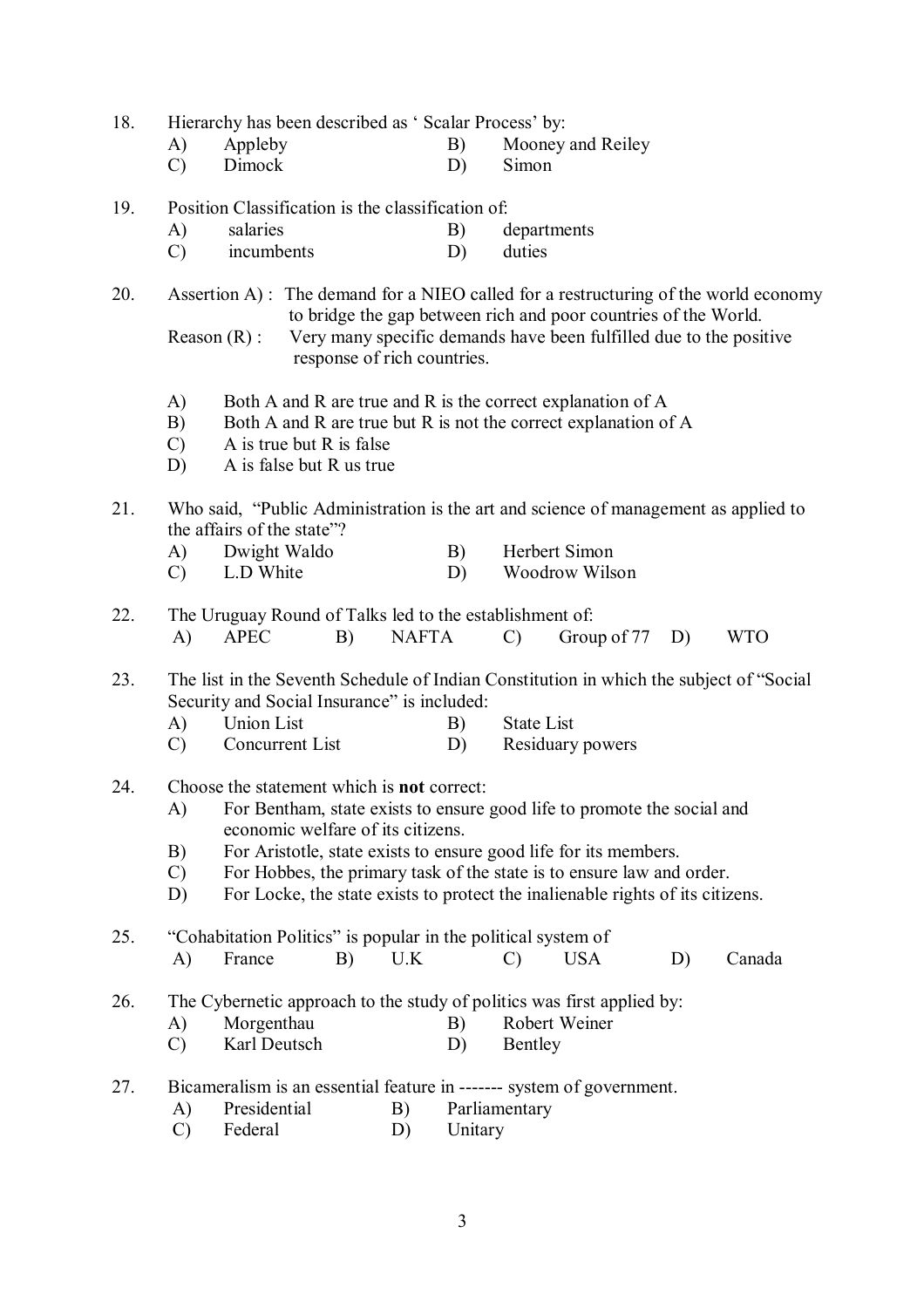- 28. Hawthorne experiments are related to the ------.
	- A) Classical Theory
	- B) System Theory
	- C) Scientific Management Theory
	- D) Human Relations Theory
- 29. Who among the following is regarded as the father of International Law?
	- A) Oppenheim B) John Austin C) Hugo Grotius D) Henry Maine
- 30. Author of "The Indian Constitution: Cornerstone of a Nation:"
	- A) Granville Austin B) Morris Jones
	- C) Paul R Brass D) C.H. Alexandrovitz
- 31. The Realist theory in International Relations is based on the three assumptions. Which one of the following is **not** the basic assumption ?
	- A) Statesmen desire and pursue their national interests
	- B) In pursuit of national interests, statesmen take into account moral principles
	- C) National interests of each state lies in the expansion of its influence.
	- D) States use their power or influence in the protection and promotion of their interests.

## 32. A Cabinet Committee which is **not** chaired by the Prime Minister?

- A) Political Affairs Committee
- B) Appointments Committee
- C) Committee on Parliamentary Affairs
- D) Economic Affairs Committee
- 33. Match List I (Books) with List II (Authors) a. Introduction to the study of Public Administration 1. E.N Gladden<br>b. Principles of Public Administration 2. Marshal E. Dimock b. Principles of Public Administration c. An Introduction to Public Administration 3. L.D White d. A Philosophy of Administration 4. W.F Willoughby A) a-2, b-4, c-1, d-3 B) a-3, b-4, c-1, d-2 C) a-1, b-2, c-3, d-4 D) a-4, b-3, c-2, d-1 34. The headquarters of SAARC is located in A) New Delhi B) Dhaka C) Islamabad D) Kathmandu 35. Spoils system is also known as ------- bureaucracy. A) Patronage B) Developmental C) Neutral D) Committed 36. The Office of Collector in India was created by: A) Lord Curzon ` B) Warren Hastings C) Lord Dalhousie D) William Bentick 37. The exponent of Defensive 'Neo-realism'? A) John Mearshimer B) Kenneth Waltz C) Robert Jervis D) Robert Cox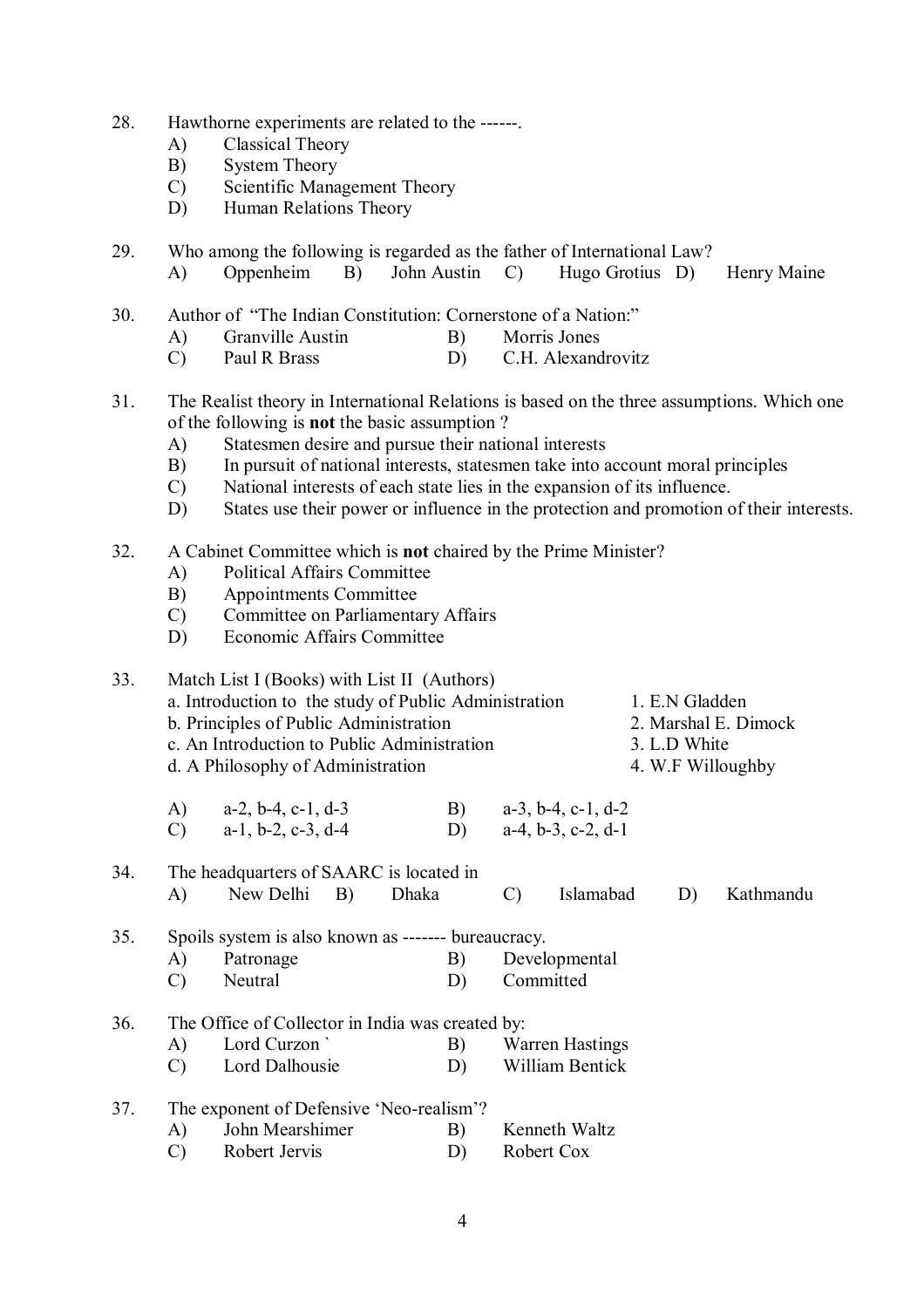| 38. | Assertion (A) : The Structural Adjustment Programme (SAP) encourages state<br>spending and budget deficit to spur growth. |                                                                                                                                                                           |                               |                                                          |                                                                                      |          |               |                                                                                                                                            |    |                                                                         |
|-----|---------------------------------------------------------------------------------------------------------------------------|---------------------------------------------------------------------------------------------------------------------------------------------------------------------------|-------------------------------|----------------------------------------------------------|--------------------------------------------------------------------------------------|----------|---------------|--------------------------------------------------------------------------------------------------------------------------------------------|----|-------------------------------------------------------------------------|
|     | Reason $(R)$ :                                                                                                            |                                                                                                                                                                           |                               |                                                          | economically profitable motives.                                                     |          |               | The IMF wants to ensure that money lent to a country is not spent for<br>politically popular purposes but it is spent for purposes without |    |                                                                         |
|     | A)<br>B)<br>$\mathcal{C}$<br>D)                                                                                           |                                                                                                                                                                           |                               | A is true but $R$ is false.<br>A is false but R is true. |                                                                                      |          |               | Both A and R are true and R is the correct explanation of A.<br>Both A and R are true and R is not the correct explanation of A.           |    |                                                                         |
| 39. | A)                                                                                                                        | Who for the first time described Indian Political System as 'One-party dominance' to explain<br>Congress Party's hegemony in India?<br>Morris Jones<br>Myron Weiner<br>B) |                               |                                                          |                                                                                      |          |               |                                                                                                                                            |    |                                                                         |
|     | $\mathcal{C}$                                                                                                             | T.J Nossiter                                                                                                                                                              |                               |                                                          |                                                                                      | D)       |               | Rajni Kothari                                                                                                                              |    |                                                                         |
| 40. | A)                                                                                                                        | Lowell                                                                                                                                                                    |                               | B)                                                       | Morley                                                                               |          | $\mathcal{C}$ | The statement that the parties are the 'brokers of ideas' was made by:<br><b>Burke</b>                                                     | D) | Laski                                                                   |
| 41. | A)                                                                                                                        | Hegel saw Civil Society as the domain of                                                                                                                                  | Particularity B)              |                                                          | Freedom                                                                              |          | $\mathcal{C}$ | Universality D)                                                                                                                            |    | Harmony                                                                 |
| 42. | A)                                                                                                                        | A.G Frank                                                                                                                                                                 |                               | B)                                                       | Cardoso                                                                              |          | $\mathcal{C}$ | Who among the following is associated with the idea of internal dependency?<br>Samir Amin D)                                               |    | <b>Edward Shills</b>                                                    |
| 43. |                                                                                                                           | Reason $(R)$ :                                                                                                                                                            |                               |                                                          | grassroots democratic institutions in India.<br>justiciable part of the Constitution |          |               | Assertion A) : The $73^{rd}$ Amendment Act is a significant landmark in the evolution of                                                   |    | The Act has brought the Panchayat Raj Institutions under the purview of |
|     | A)<br>B)<br>$\mathcal{C}$<br>D)                                                                                           |                                                                                                                                                                           |                               | A is true but R is false<br>A is false but R is true     |                                                                                      |          |               | Both A and R are true and R is the correct explanation of A.<br>Both A and R are true but R is not the correct explanation of A.           |    |                                                                         |
| 44. |                                                                                                                           | Match List I with List II<br>a. Jeremy Bentam                                                                                                                             |                               |                                                          |                                                                                      | 1.       |               | Ruthless in criticism of 18 <sup>th</sup>                                                                                                  |    |                                                                         |
|     |                                                                                                                           | b. Edmund Burke                                                                                                                                                           |                               |                                                          |                                                                                      | 2.       |               | century French Society.<br>Supremacy of reason, rejection of<br>partiarchy and political absolution                                        |    |                                                                         |
|     |                                                                                                                           | c. John Locke                                                                                                                                                             |                               |                                                          |                                                                                      | 3.       |               | Utilitarianism                                                                                                                             |    |                                                                         |
|     |                                                                                                                           | d. Rousseau                                                                                                                                                               |                               |                                                          |                                                                                      | 4.       |               | Criticism of the French revolution                                                                                                         |    |                                                                         |
|     | A)<br>$\mathcal{C}$                                                                                                       | $a-3$ , $b-2$ , $c-4$ , $d-1$                                                                                                                                             | $a-1$ , $b-2$ , $c-4$ , $d-3$ |                                                          |                                                                                      | B)<br>D) |               | $a-3$ , $b-4$ , $c-2$ , $d-1$<br>$a-1$ , $b-4$ , $c-2$ , $d-3$                                                                             |    |                                                                         |
| 45. | A)                                                                                                                        | Plato                                                                                                                                                                     |                               |                                                          |                                                                                      | B)       |               | The political theorist who has contributed much to Constitutionalism is:<br>Karl Deutsch                                                   |    |                                                                         |
|     | $\mathcal{C}$                                                                                                             |                                                                                                                                                                           | Carl. J Friedrich             |                                                          |                                                                                      | D)       | Almond        |                                                                                                                                            |    |                                                                         |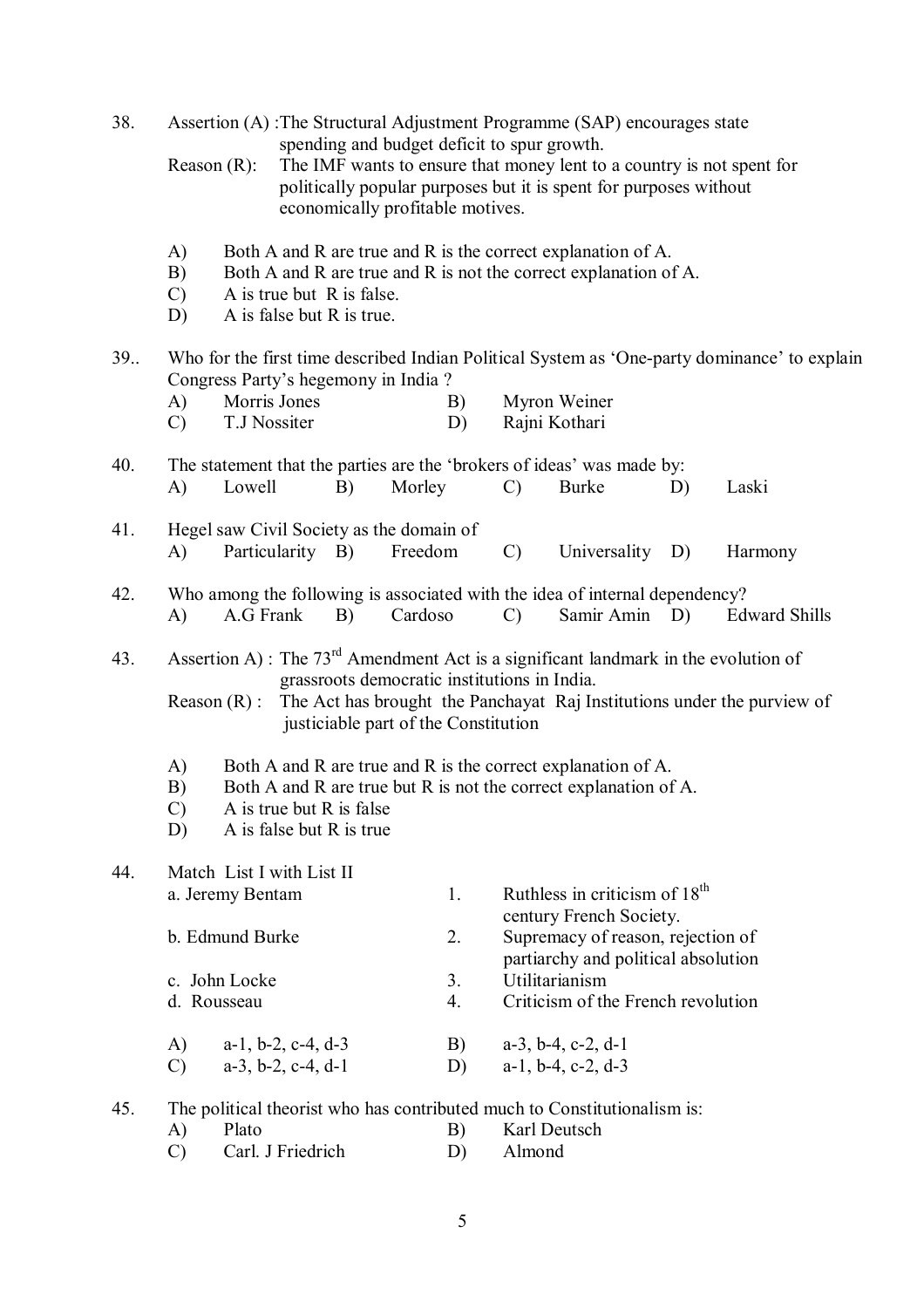- 46. The separate National Commission for Scheduled Castes came into existence in India in the year:
	- A) 2000 B) 2002 C) 2004 D) 2006
- 47. Formal end of Cold War took place at:
	- A) London Summit of NATO, 1990
	- B) Camp David Agreement of 1990
	- C) Algiers Conference of 1991
	- D) Brussels Conference of 1991
- 48. India established full diplomatic relations with Israel during the period of
	- A) V.P Singh B) I.K Gujral
	- C) A.B Vajpayee D) P.V Narasimha Rao
- 49. Which one of the following is not identified as the objective of Panchayat Extension to Scheduled Areas (PESA) Act, 1996?
	- A) to provide self-government
	- B) to recognize traditional rights
	- C) to create autonomous regions in tribal areas
	- D) to free tribal people from exploitation
- 50. Which of the statements given below is/are correct? For Gramsci, civil society is the arena of:

| $\mathbf{1}$  | Consent over coercion | <sup>2.</sup> | Hegemony over domination     |
|---------------|-----------------------|---------------|------------------------------|
| 3.            | Leadership over power | 4             | Reconciliation over struggle |
| A)            | 1, 2, 3 and 4         | B)            | $1, 2$ and 3 only            |
| $\mathcal{C}$ | 1 and 2 only          |               | 4 only                       |

- 51. "Relevance and Action," are the two major features of post-behaviouralism as mentioned by: A) Almond B) Easton C) Bentley D) Powell
- 52. Assertion A) : According to Lucian Pye, Political development is characterized by equality, capacity and differentiation.
	- Reason (R) : A State should attempt to strengthen these aspects of development
	- A) Both A and R are true and R is the correct explanation of A.
	- B) Both A and R are true but R is not the correct explanation of A.
	- C) A is true but R is false.
	- D) A is false but R is true.
- 53. The case in which the Supreme Court ruled that writ jurisdiction of Supreme Court and High Court form the basic structure of the Constitution.
	- A) Minerva Mill Case B) Kesavananda Bharathi Case
	- C) S.R Bommai Case D) Chandrakumar Case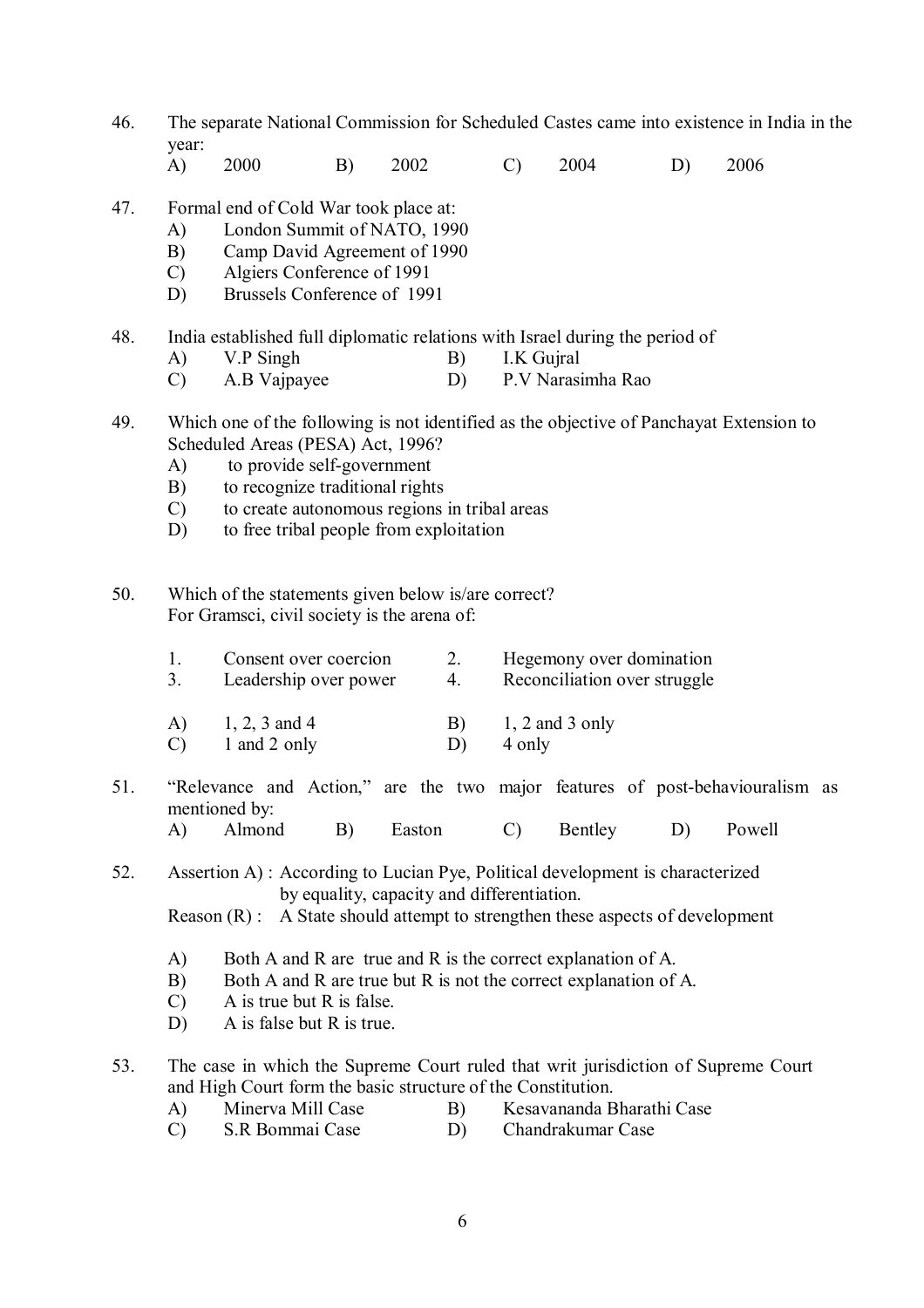| 54. | Match List 1 with List II:                    |                                     |  |  |
|-----|-----------------------------------------------|-------------------------------------|--|--|
|     | a. Decision making theory                     | 1. Martin Shubik                    |  |  |
|     | b. Game theory                                | 2. John Burton                      |  |  |
|     | c. Realist theory                             | 3. Mortan Kaplan                    |  |  |
|     | d. System theory                              | 4. Hans J Morgenthau                |  |  |
|     | $a-2$ , $b-1$ , $c-4$ , $d-3$<br>A)           | $a-3$ , $b-1$ , $c-4$ , $d-2$<br>B) |  |  |
|     | $a-2$ , $b-4$ , $c-1$ , $d-3$<br>$\mathbf{C}$ | $a-3$ , $b-4$ , $c-1$ , $d-2$<br>D) |  |  |

### 55. Choose the statements which is false:

- A) Line agencies are a means to an end.
- B) Line agencies come in direct contact with people.
- C) Line agencies are executing agencies
- D) Staff agencies are not advisory and consultative agencies.

56. Who among the following equated nationalism with " thoughtless emotionalism"?

- A) Ram Manohar Lohia B) M.N. Roy
- C) B.R Ambedkar D) Gandhiji

57. The phrase "development bureaucracy" was coined by:

- A) Alfred Diamant B) La Palambora
- C) F.W Riggs D) Maslow
- 58. The organ of UNO which is responsible for co- ordinating the work of its specialized Agencies:
	- A) Security Council
	- B) General Assembly
	- C) Economic and Social Council
	- D) Secretariat

# 59. The word ' administer' is derived from: A) Latin B) French C) Portuguese D) Greek

60. Robert Merton's concept of "Political Machine" in a large city is associated with:

- A) Comparative Analysis B) Structuralism
- C) Behaviouralism D) Functionalism

| 61. | Match List I with List II           |                                     |  |  |
|-----|-------------------------------------|-------------------------------------|--|--|
|     | a. Group theory                     | 1. Robert Dahl                      |  |  |
|     | b. Polyarchy                        | 2. G. Mosca                         |  |  |
|     | c. Elite theory                     | 3. A.F Bentley                      |  |  |
|     | d. Power Elite                      | 4. C. Wright Mills                  |  |  |
|     | $a-3$ , $b-4$ , $c-2$ , $d-1$<br>A) | $a-2$ , $b-1$ , $c-3$ , $d-4$<br>B) |  |  |
|     | $a-3$ , $b-1$ , $c-2$ , $d-4$<br>C) | $a-2$ , $b-4$ , $c-3$ , $d-1$<br>D) |  |  |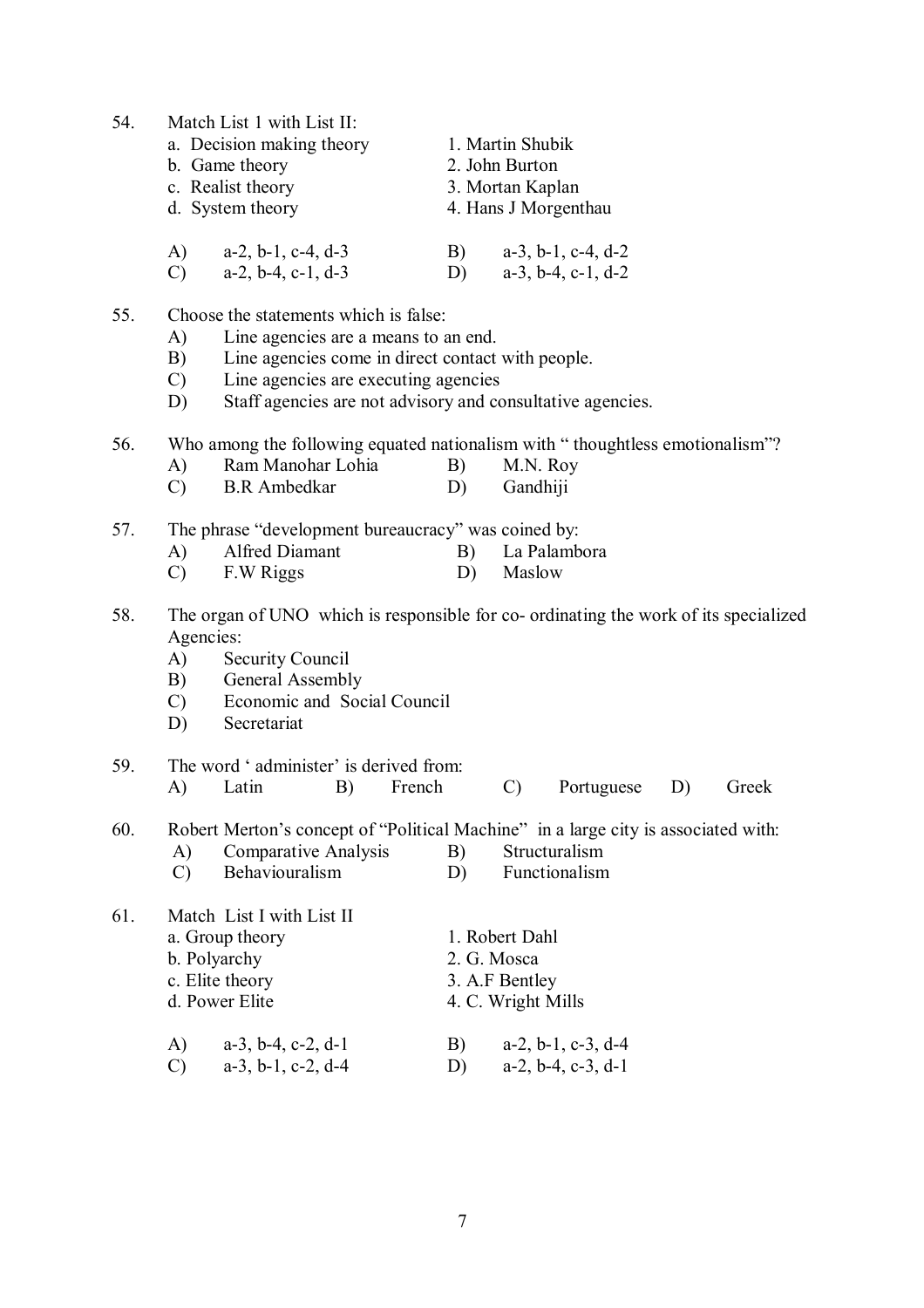| 62. | A)            | A joint Public Service Commission can be created in India by:<br>an order of the President |    |                                                                                                 |
|-----|---------------|--------------------------------------------------------------------------------------------|----|-------------------------------------------------------------------------------------------------|
|     | B)            | an Act of Parliament                                                                       |    |                                                                                                 |
|     | $\mathcal{C}$ | a resolution of Rajya Sabha                                                                |    |                                                                                                 |
|     | D)            | a resolution of the concerned Legislatures                                                 |    |                                                                                                 |
| 63. |               | The ASEAN was established by:                                                              |    |                                                                                                 |
|     | A)            | <b>Singapore Declaration</b>                                                               | B) | <b>Bangkok Declaration</b>                                                                      |
|     | $\mathcal{C}$ | Manila Declaration                                                                         | D) | Colombo Declaration                                                                             |
| 64. |               |                                                                                            |    | The Article of the Constitution of India in which the principle of collective responsibility of |
|     |               | the Council of Ministers is enshrined:                                                     |    |                                                                                                 |
|     | A)            | Article $75(1)$                                                                            | B) | Article $75(3)$                                                                                 |
|     | $\mathcal{C}$ | Article 171 (4)                                                                            | D) | Article 118 (4)                                                                                 |
| 65. |               |                                                                                            |    | Once a Speaker, always a speaker'- Which country is following this principle ?                  |
|     | A)            | Italy                                                                                      | B) | Canada                                                                                          |
|     | $\mathcal{C}$ | U.K                                                                                        | D) | France                                                                                          |
| 66. |               | Match List I (Books) with List II (Authors)                                                |    |                                                                                                 |
|     |               | a. The Study of International Relations                                                    |    | 1. Mahendra Kumar                                                                               |
|     |               | b. Theortical Aspects of International Politics                                            |    | 2. K. J Holsti                                                                                  |
|     |               | c. International Politics                                                                  |    | 3. E.H Carr                                                                                     |
|     |               | d. Twenty Year's Crisis                                                                    |    | 4. Quincy Wright                                                                                |
|     | A)            | $a-3$ , $b-4$ , $c-2$ , $d-1$                                                              |    | B) $a-4, b-3, c-2, d-1$                                                                         |
|     | $\mathcal{C}$ | $a-4$ , $b-1$ , $c-2$ , $d-3$                                                              |    | D) $a-2, b-3, c-4, d-1$                                                                         |
| 67. |               |                                                                                            |    | Which of the following is <b>not</b> a feature of Government of India Act, 1935?                |
|     | A)            | Dyarchy at the Centre                                                                      | B) | All India Federation                                                                            |
|     | $\mathcal{C}$ | Provincial Autonomy                                                                        | D) | Dyarchy in the provinces                                                                        |
| 68. |               |                                                                                            |    | "Centre for the Study of Developing Societies", at Delhi, is an organization conducting:        |
|     | A)            | Media Studies                                                                              | B) | <b>Electoral Studies</b>                                                                        |
|     | $\mathcal{C}$ | <b>Industrial Studies</b>                                                                  | D) | Economic analysis                                                                               |
| 69. |               | "The rulers should not own any personal property". Whose idea is this?                     |    |                                                                                                 |
|     | A)            | Plato                                                                                      | B) | Aristotle                                                                                       |
|     | $\mathcal{C}$ | Marx                                                                                       | D) | Lenin                                                                                           |
| 70. |               | The concept of 'Sapta Kranti' is associated with:                                          |    |                                                                                                 |
|     | A)            | Kautilya                                                                                   | B) | Ram Manohar Lohia                                                                               |
|     | $\mathcal{C}$ | <b>B.R</b> Ambedkar                                                                        | D) | M.N Roy                                                                                         |
| 71. |               | Political homogeneity is a feature of:                                                     |    |                                                                                                 |
|     | A)            | Presidential System                                                                        | B) | Collegial Executive                                                                             |
|     | $\mathcal{C}$ | <b>Parliamentary System</b>                                                                | D) | Monarchy                                                                                        |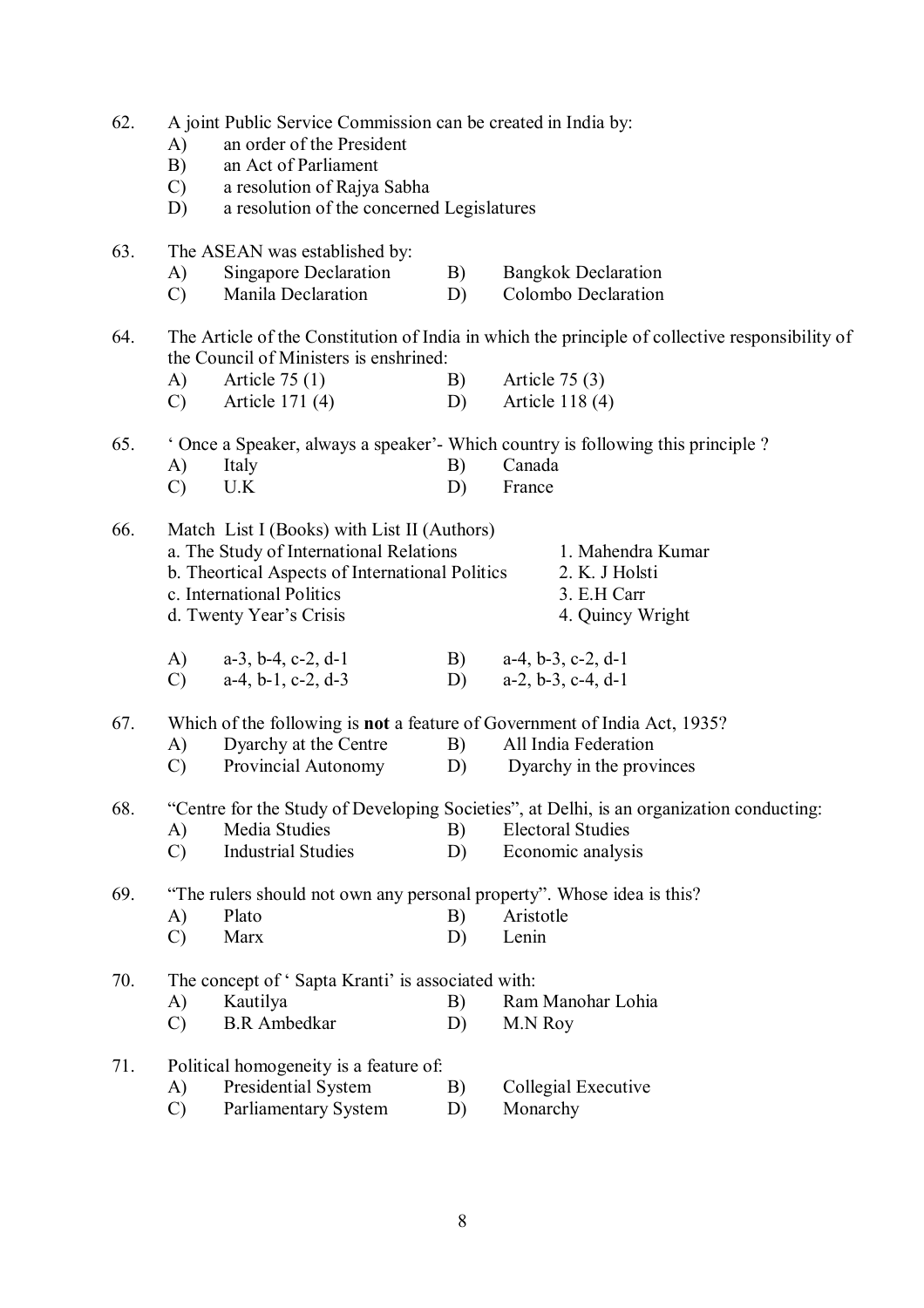- 72. The State Election Commissioner can be removed:
	- A) by the Governor of the State
	- B) by the State Legislative Assembly
	- C) through an order issued by Chief Minister
	- D) through a procedure similar to that of removal of a judge of High Court
- 73. The line adopted by Harold Sprout and Margaret Sprout in the decision making approach lays:
	- A) equal emphasis on the personality and environmental factors
	- B) greater emphasis on the environmental factors
	- C) greater emphasis on the personality factors
	- D) no emphasis on the personality as well as the environmental factors.
- 74. Assertion A): Article 1 of the Constitution of India describes India as a "Union of States" rather than a federal state.

Reason  $(R)$ : Indian federalism is not the result of an agreement by the units and the component units have no freedom to secede from it.

- A) Both A and R are true and R is the correct explanation of A.
- B) Both A and R are true but R is not the correct explanation of A.
- C) A is true but R is false.
- D) A is false and R is true.
- 75. The nature of democracy as advocated by Lenin can be best described as
	- A) basic democracy B) democratic centralism
	- C) social democracy D) guided democracy
- 76. Which among the following indicates a relationship between inputs and outputs of a political system?
	- A) Extractive Capability B) Regulative Capability
	- C) Distributive Capability D) Responsive Capability
- 77. Who referred Pressure groups as "anonymous empire"? A) Burke B) Bentley C) Finer D) Sartori
- 78. The Directive Principle which was **not** originally provided for in the Constitution of India:
	- A) right to an adequate means of livelihood
	- B) free legal aid
	- C) free and compulsory education to children under 14 years of age.
	- D) prohibition of the slaughter of cows.
- 79. Who said "Market in China is like a bird in cage"?
	- A) Chou-en-Lai B) Lio Shao Chi
	- C) Deng Tsiao Ping D) Chian-Kai-Shek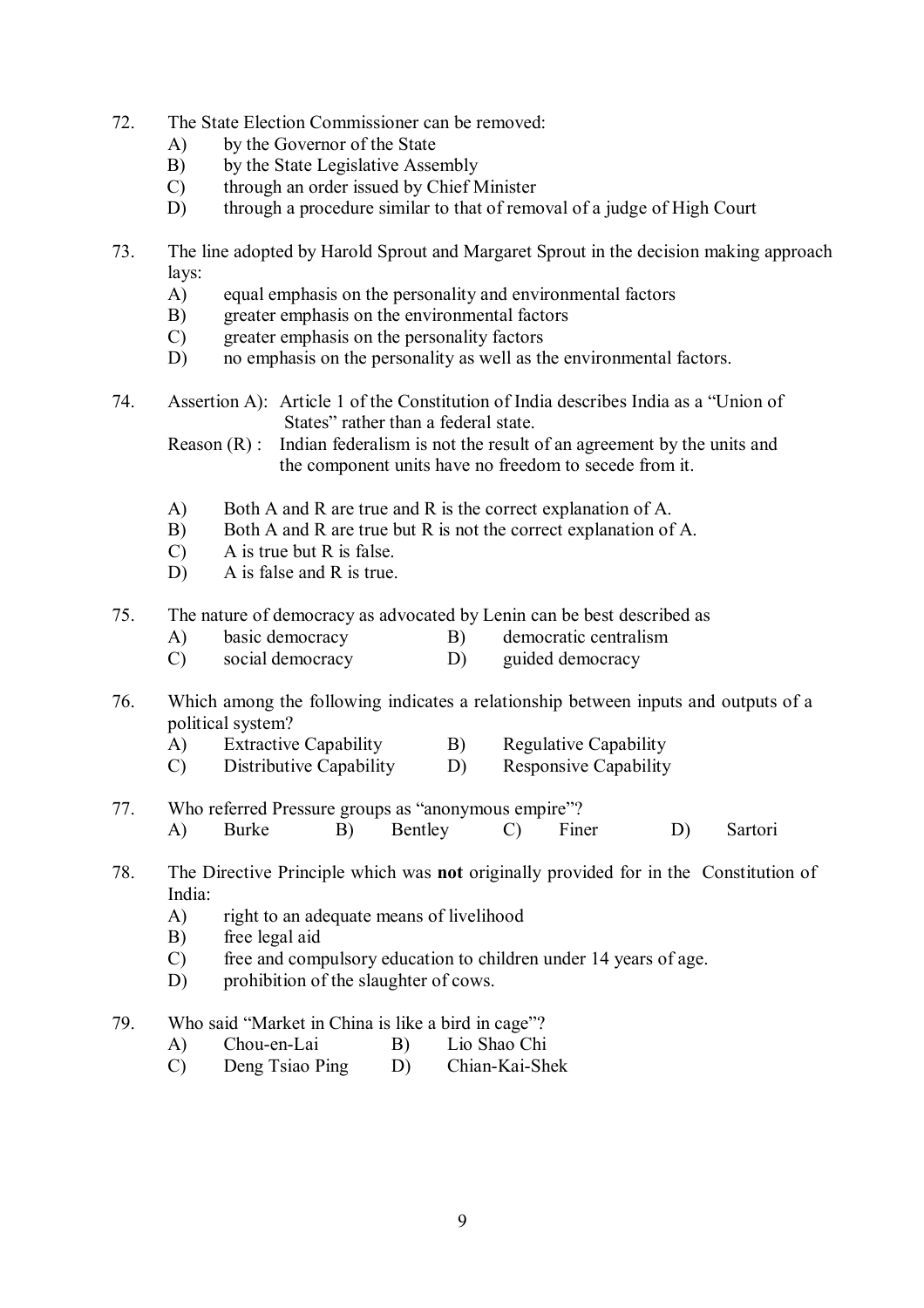- 80. Important champions of Behavioural approach in Public Administration are
	- A) Dimock and Dimock
	- B) Pfiffner and L D White
	- C) Willoughby and Taylor
	- D) M.P Follet and Herbert Simon
- 81. The term of a member of Senate in France is:
	- A) 3 years B) 5 years C) 6 years D) 9 years
- 82. Which one of the following conditions aptly represents Gandhiji's idea of Swaraj ?
	- A) Self sufficiency in food grains based on large scale irrigation and application of fertilizers.
	- B) Self- sufficient rural economy employing local resources and labour intensive techniques.
	- C) An economy where men and women are fully employed in professions requiring technical education.
	- D) Labour intensive agriculture and a modern urban economy.
- 83. Assertion (A) Decision making theory directs attention not to states as metaphysical abstractions, but instead seeks to highlight the behaviour of decision makers.
	- Reason (R): Decision making theory identifies a large umber of relevant variables and suggests possible inter-relationship among them.
	- A) Both A and R are true and R s the correct explanation of A.
	- B) Both A and R are true and R is not the correct explanation of A.
	- C) A is true but R is false.
	- D) A is false but R is true.
- 84. The scholar who analysed political development along with political decay:
	- A) Riggs B) Huntington C) Lucian Pye D) Apter
- 85. Which one of the following statements is correct? The Rajya Sabha has exclusive jurisdiction in:
	- A) approving a proclamation of emergency.
	- B) the creation and abolition of states.
	- C) the election of vice-president.
	- D) authorizing the Parliament to legislate on a subject in the State List.
- 86. The Universal Declaration of Human Rights (UDHR) was adopted by:
	- A) Secretariat of UNO
	- B) Economic and Social Council of UNO
	- C) General Assembly of UNO
	- D) UNESCO
- 87. The first Independent Regulatory Commission set up by the Federal Government in USA:
	- A) Inter State Commerce Commission
	- B) Tariff Commission
	- C) Federal Power Commission
	- D) Civil Aeronautics Board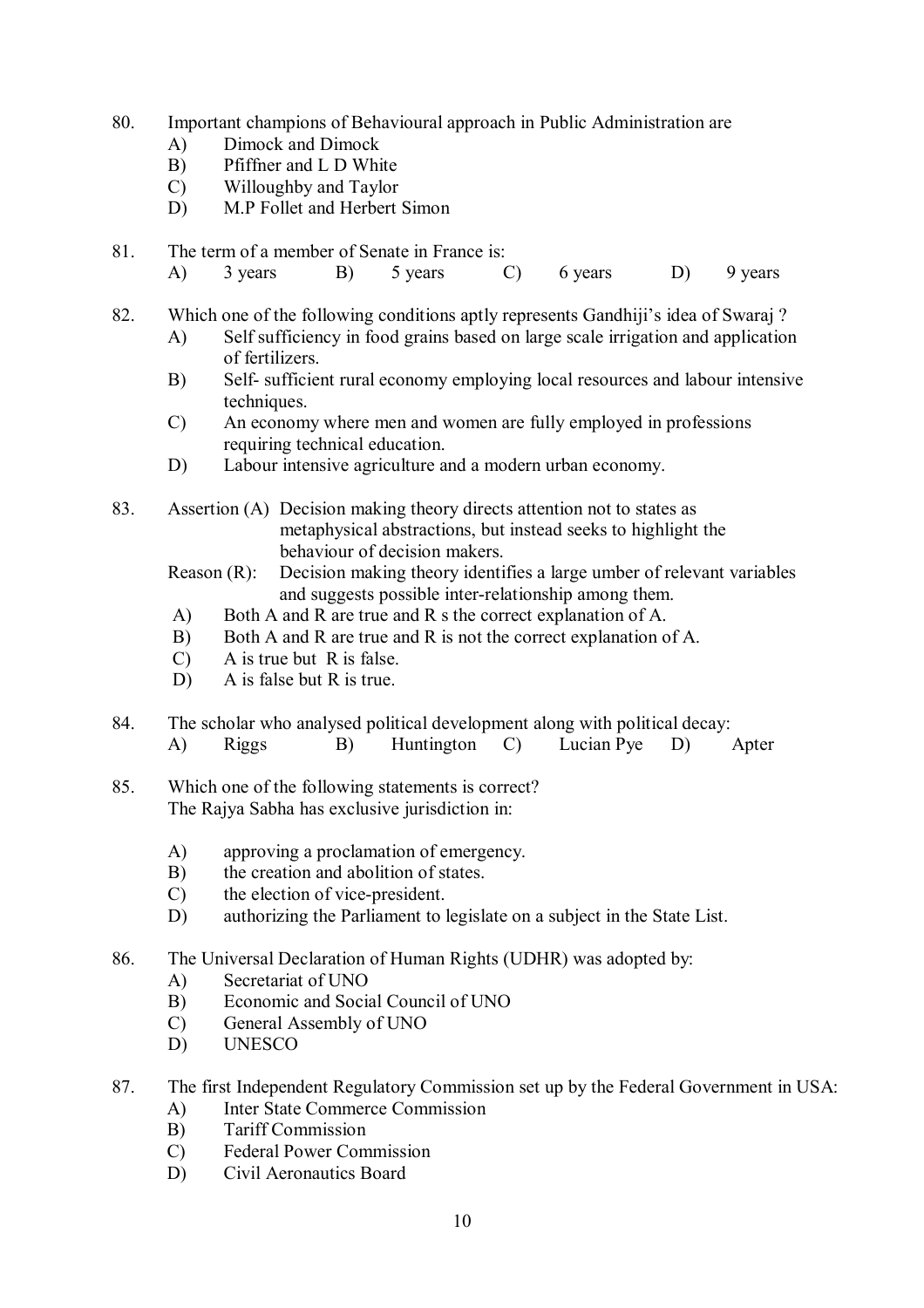88. The Blackbox model of Political System was introduced by:

| A)            | Almond        | B) | Powell |
|---------------|---------------|----|--------|
| $\mathcal{C}$ | Graham Wallas | D) | Easton |

- 89. "Span of Attention" has been described by: A) Henry Fayol B) Graicunas<br>
C) M P Follet D) Luther Gu C) M.P Follet D) Luther Gullick 90. The 'Gangplank' refers to: A) discipline B) initiative C) level jumping D) equity 91. The exponent of 'Equidistant theory':<br>A) M.N Roy B A) M.N Roy B) B.R Ambedkar C) Kautilya D) Ram Manohar Lohia 92. The chapter of UN Charter which deals with Collective Security: A) V B) VI C) VII D) VIII
- 93. The oldest committee of Indian Parliament:
	- A) Estimate Committee
	- B) Public Accounts Committee
	- C) Committee on Public Undertaking
	- D) Committee on Subordinate legislation
- 94. The phrase ' a distillation of maximal image' relates to:
	- A) Individualism B) Structuralism<br>
	C) Behaviouralism D) Post-behaviour
	- C) Behaviouralism D) Post- behaviouralism
- 95. "Primary goods are to be distributed by the state equally, unless an unequal distribution would be to everyone's advantage". This concept of equality was expounded by:
	- A) John Rawls B) Karl Marx C) J.S. Mill D) Rousseau
- 96. Assertion (A): Kaudilya's realist approach to interstate relations maintains that the king whose subjects are oppressed would be attacked in preference to one whose subjects are impoverished and greedy.

Reason (R): Kaudilya believes that the oppressive king would be deprived of the support of his subjects and so, it would be easy to defeat him.

- A) Both A and R are true and R is the correct explanation of A.
- B) Both A and R are true and R is not the correct explanation of A.
- C) A is true but R is false.
- D) A is false but R is true.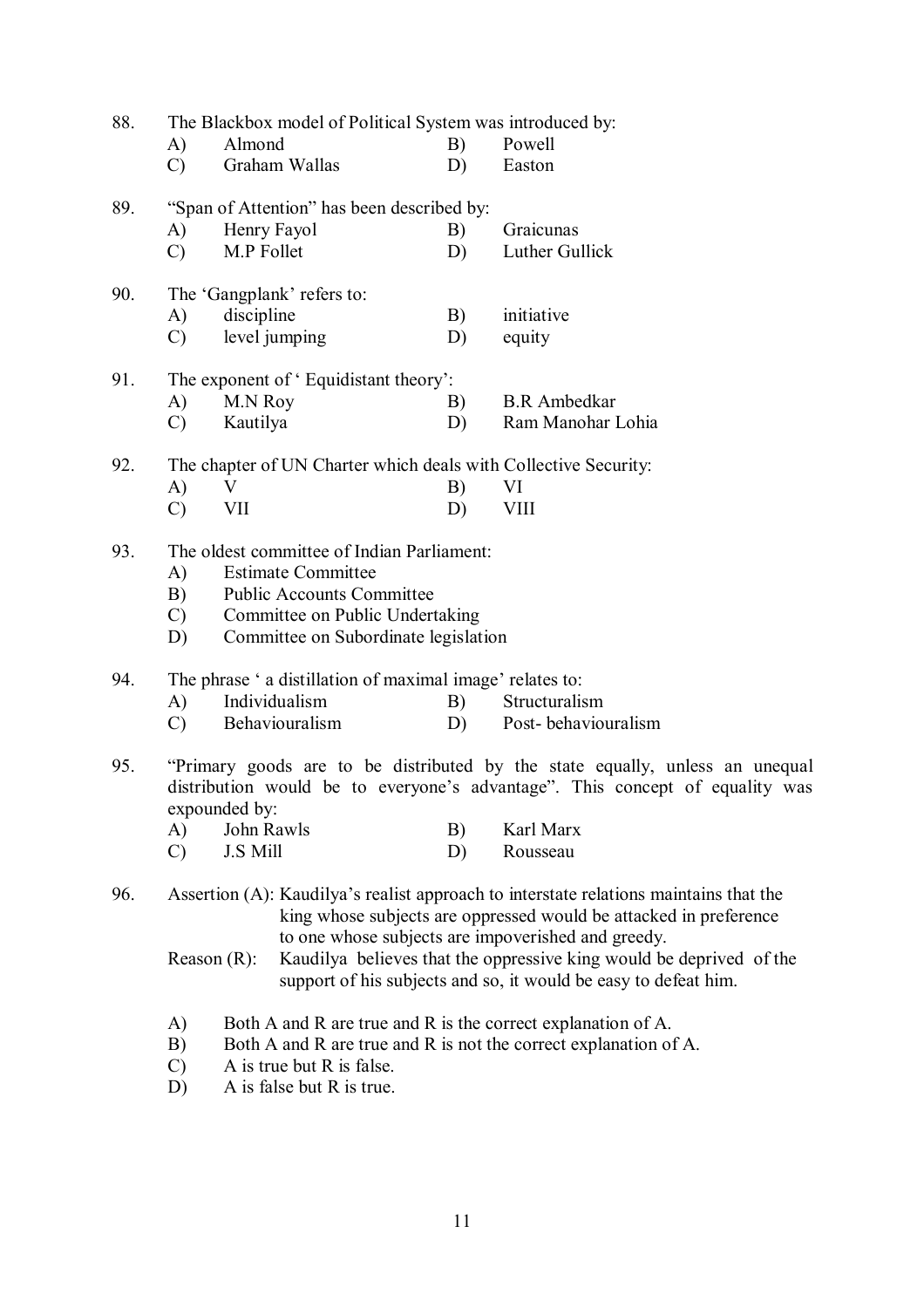| 97.  | A)                              | The distribution of powers between the Centre and States in the Indian Constitution is<br>based on the scheme provided in the Government of India Act, -----.<br>1909                                                                                                                                                                                                                                                                   | B) | 1919 |                                                      | $\mathcal{C}$                                           | 1935                                                  | D) | 1947 |
|------|---------------------------------|-----------------------------------------------------------------------------------------------------------------------------------------------------------------------------------------------------------------------------------------------------------------------------------------------------------------------------------------------------------------------------------------------------------------------------------------|----|------|------------------------------------------------------|---------------------------------------------------------|-------------------------------------------------------|----|------|
|      |                                 |                                                                                                                                                                                                                                                                                                                                                                                                                                         |    |      |                                                      |                                                         |                                                       |    |      |
| 98.  | A)<br>$\mathcal{C}$             | Preparation of Budget in India is the responsibility of the Department of:<br>Revenue<br><b>Budget</b>                                                                                                                                                                                                                                                                                                                                  |    |      | B)<br>D)                                             | Expenditure                                             | Economic affairs                                      |    |      |
| 99.  |                                 | Match List 1 with List II<br>a. Marxian theory<br>b. Realist theory<br>c. Decision making theory<br>d. Game theory                                                                                                                                                                                                                                                                                                                      |    |      | 1. Pay off<br>3. Power                               | 2. Environment<br>4. Class struggle                     |                                                       |    |      |
|      | A)<br>$\mathcal{C}$             | $a-3$ , $b-4$ , $c-2$ , $d-1$<br>$a3, b-4, c-1, d-2$                                                                                                                                                                                                                                                                                                                                                                                    |    |      | B)<br>D)                                             |                                                         | $a-4$ , $b-3$ , $c-2$ , $d-1$<br>$a-4, b-3, c-1, d-2$ |    |      |
| 100. | A)<br>$\mathcal{C}$             | Author of "Towards a New Public Administration: The Minnobrook Perspective"?<br>Dwight Waldo<br>Frank Marini                                                                                                                                                                                                                                                                                                                            |    |      | B)<br>D)                                             | Elton Mayo                                              | Charlesworth                                          |    |      |
| 101. | A)<br>B)<br>$\mathcal{C}$<br>D) | The provision of Indian Constitution which is correctly matched:<br>Amendment procedure<br>Duties of Prime Minister<br>Inter State Council<br>President's rule                                                                                                                                                                                                                                                                          |    |      | $\blacksquare$<br>$\sim$<br>$\overline{\phantom{a}}$ | Article 268<br>Article 74<br>Article 264<br>Article 356 |                                                       |    |      |
| 102. | A)<br>B)<br>$\mathcal{C}$<br>D) | Which of the following is <b>not</b> a central argument of neo-liberalism?<br>For strengthening the range of choice, enabling resources should be provided<br>to individuals and groups<br>Market makes optimum use of resources<br>A planned economy is inefficient and wasteful<br>Appropriation of knowledge and technology into production and use in<br>immediate and more effective in an economy dominated by the private sector |    |      |                                                      |                                                         |                                                       |    |      |
| 103. | A)<br>$\mathcal{C}$             | The term 'Marble Cake Federation' denotes:<br>A Confederation<br>Competitive federalism                                                                                                                                                                                                                                                                                                                                                 |    |      | B)<br>D)                                             |                                                         | Co-operative federalism<br>Classical federalism       |    |      |
| 104. | A)<br>C)                        | Who among the following argued that the past circumstances or actions of people can<br>create "differential entitlements"?<br>Rawls<br>Habermas                                                                                                                                                                                                                                                                                         |    |      | B)<br>D)                                             | Althusser                                               | Robert Nozick                                         |    |      |
| 105. | A)<br>$\mathcal{C}$             | M.N Roy's "Theory of Decolonisation" was targeted against:<br>Communist international<br>American hegemony                                                                                                                                                                                                                                                                                                                              |    |      | B)<br>D)                                             |                                                         | <b>British Colonialism</b><br>Apartheid policy        |    |      |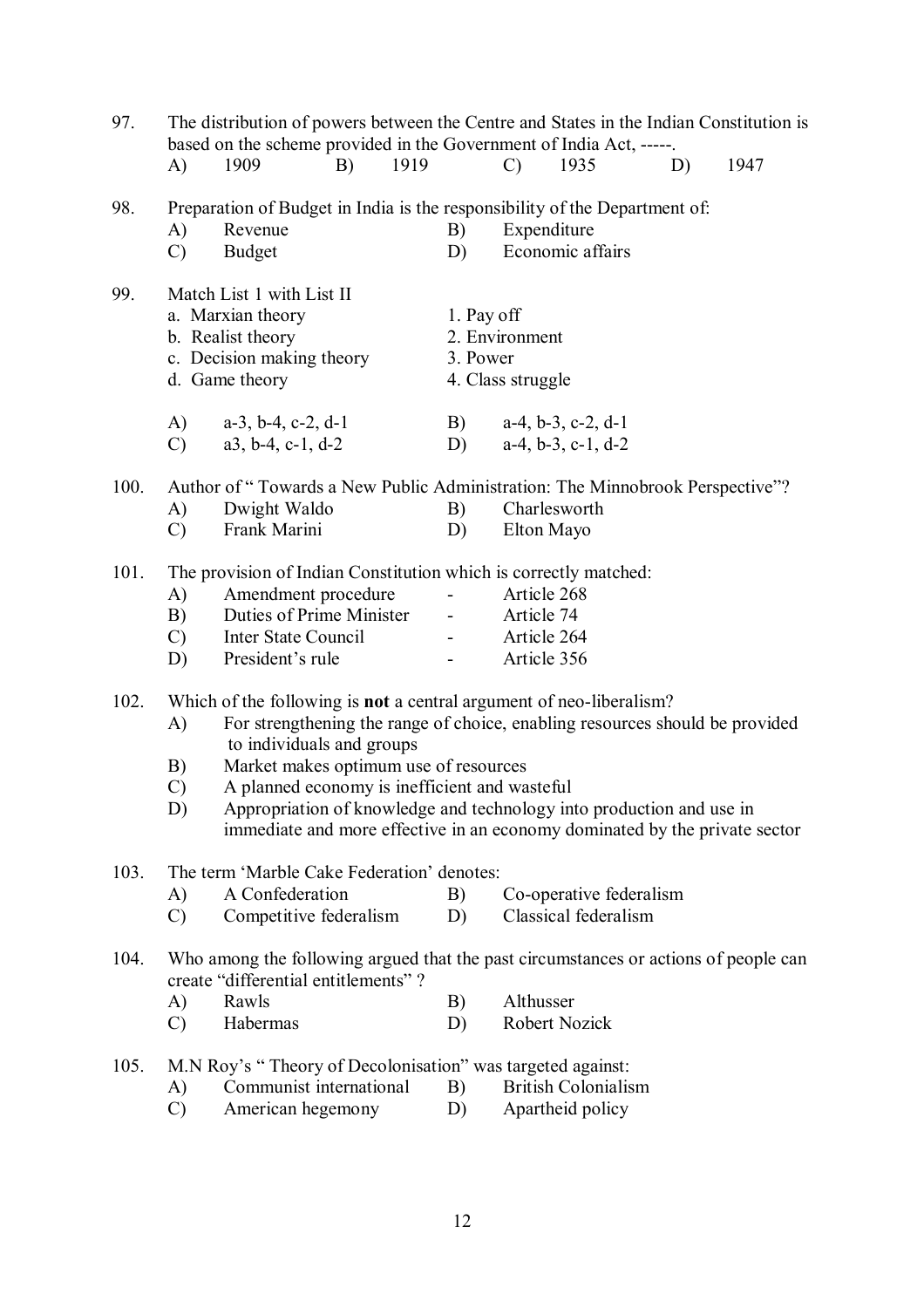| 106. | Match List 1 with List II<br>Soft State<br>a.<br>b. Communication<br>c. Civic Culture<br>d. Behaviouralism                                                                                                                                    |          | 1. Sydney Verba<br>2. Heinz Eulau<br>3. Karl Deutsch<br>4. Gunnar Myrdal                                           |
|------|-----------------------------------------------------------------------------------------------------------------------------------------------------------------------------------------------------------------------------------------------|----------|--------------------------------------------------------------------------------------------------------------------|
|      | (A)<br>$a-4, b-3, c-1, d-2$<br>$a-4$ , $b-1$ , $c-3$ , $d-2$<br>$\mathcal{C}$                                                                                                                                                                 | B)<br>D) | $a-2, b-3, c-1, d-4$<br>$a-2$ , $b-1$ , $c-3$ , $d-4$                                                              |
| 107. | New Public Administration lays emphasis on:<br>Equity, Value, Transparency, Efficiency<br>A)<br>Value, Priority, Efficiency, Economy<br>B)<br>Relevance, Value, Equity, Change<br>$\mathcal{C}$<br>Value, Transparency, Change, Culture<br>D) |          |                                                                                                                    |
| 108. | The Act which laid the foundation of the British administration in India:<br>Regulating Act, 1773<br>A)<br>Indian Councils Act, 1861 D)<br>$\mathcal{C}$                                                                                      | B)       | Pitt's India Act, 1784<br>Indian Councils Act, 1892                                                                |
| 109. | too many meanings"- who said this?<br>Morgenthau<br>A)<br>Quincy Wright<br>$\mathcal{C}$                                                                                                                                                      | B)<br>D) | "The trouble with the balance of power is not that it has no meaning, but that it has<br>Iris L Claude<br>Organski |
| 110. | Author of "The Nerves of Government":<br>David Truman<br>A)<br>Lasswell<br>$\mathcal{C}$                                                                                                                                                      | B)<br>D) | Richard Snyder<br>Karl Deutsch                                                                                     |
| 111. | Machiavelli<br>A)<br>Adorno<br>$\mathcal{C}$                                                                                                                                                                                                  | B)<br>D) | Who among the following is related with the principle of "Moral Indifference"?<br>Mao-Tse-Tung<br>Locke            |
| 112. | The idea of the 'group' and the concept of 'process' belong to:<br>Lasswell<br>A)<br>James Bryce<br>$\mathcal{C}$                                                                                                                             | B)<br>D) | Bentley<br>Karl Deutsch                                                                                            |
| 113. | UN Conference on Environment and Development in 1992 was held in<br>Paris<br>A)<br>Vienna<br>$\mathcal{C}$                                                                                                                                    | B)<br>D) | Stockholm<br>Rio de generio                                                                                        |
| 114. | Special majority:<br><b>Constitution Amendment Bill</b><br>A)<br>B)<br>Ordinary Bill<br>Money Bill<br>$\mathcal{C}$<br>Finance Bill<br>D)                                                                                                     |          | The Bill which must be passed by each House of Indian Parliament separately by                                     |
| 115. | Strategic Offensive Reduction Treaty (SORT) was signed between:<br>Reagen and Gorbachev<br>A)<br>Bush and Putin<br>$\mathcal{C}$                                                                                                              | B)<br>D) | <b>Bush and Yeltzin</b><br>Reagen and Yeltzin                                                                      |

13